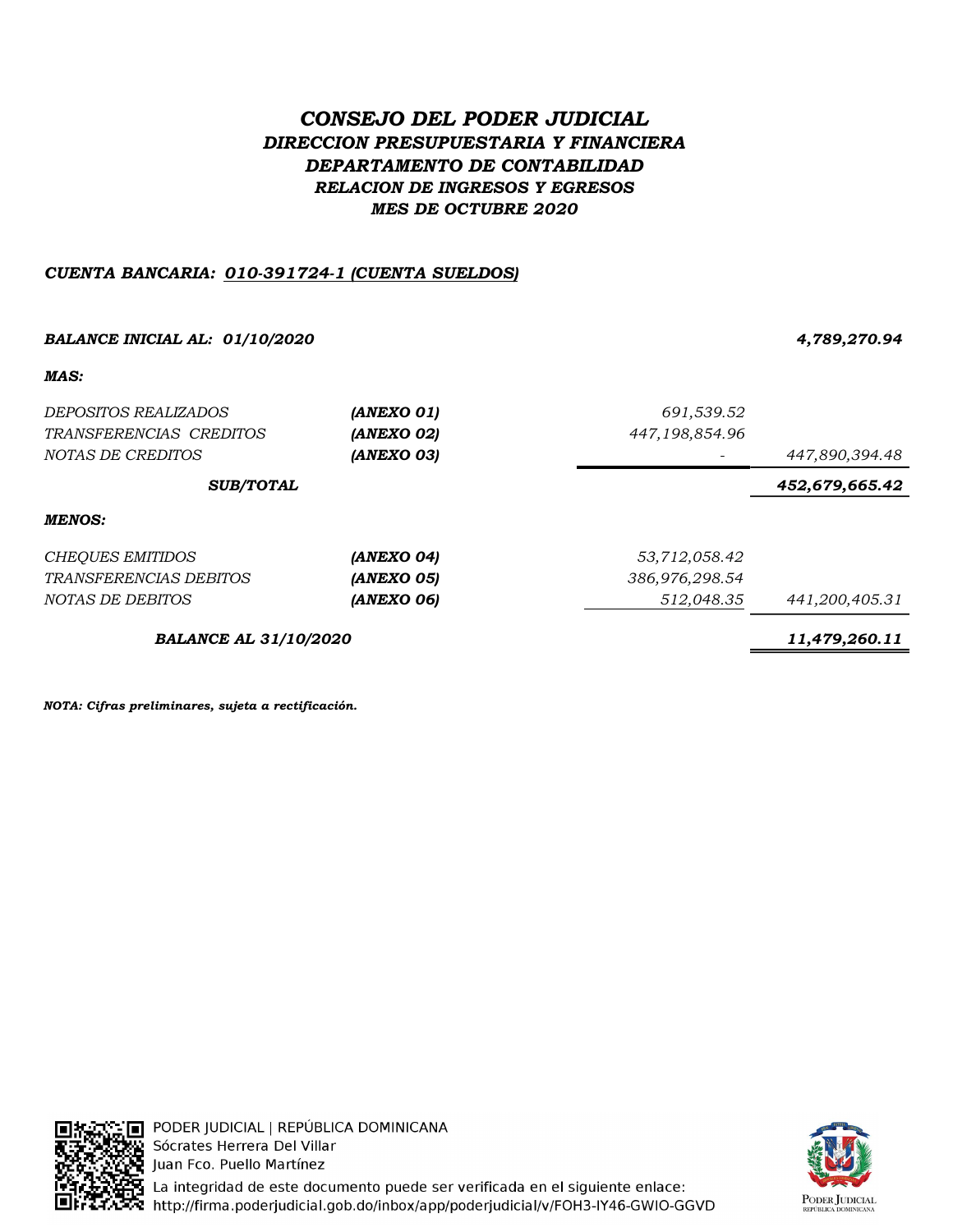## DIRECCION PRESUPUESTARIA Y FINANCIERA DEPARTAMENTO DE CONTABILIDAD CONSEJO DEL PODER JUDICIAL RELACION DE INGRESOS Y EGRESOS MES DE OCTUBRE 2020

ANEXO 01

#### RELACION DE DEPOSITOS REALIZADOS MES DE OCTUBRE 2020

| FECHA      | NUM. | <b>DESCRIPCION</b>                                           | VALOR RD\$ |
|------------|------|--------------------------------------------------------------|------------|
| 06/10/2020 | 626  | DESC. BONO VACACIONAL Y DIAS NO LABORADOS A EX-, EMPLS. DE E | 36,902.72  |
| 09/10/2020 | 627  | DESC. COMBUSTIBLE, GTOS. ALIMENTICIOS, DIAS NO LABORADOS Y C | 236,957.55 |
| 23/10/2020 | 628  | DESC. COMBUSTIBLE, GASTOS DE REPRESENTACION, SUPLENCIAS Y.   | 299,795.45 |
| 23/10/2020 | 629  | DESC. DIAS NO LABORADOS Y GASTOS ALIMENTICIOS A EMPLS. SALIE | 44,930.00  |
| 30/10/2020 | 630  | DESC. DIAS NO LABORADOS Y BENEFICIOS A ODRI ALT. REYES, EMPL | 72,947.80  |
| 30/10/2020 | 631  | REEMBOLSO DIFERENCIA PAGADA DE MAS A ROBERTO EMMANUEL P      | 6.00       |
|            |      | TOTAL RD\$                                                   | 691,539.52 |
|            |      |                                                              |            |

ANEXO 02

#### RELACION DE TRANSFERENCIAS CREDITOS MES DE OCTUBRE 2020

| <b>FECHA</b>      | NUM. | <b>DESCRIPCION</b>                                         | <b>VALOR RD\$</b> |
|-------------------|------|------------------------------------------------------------|-------------------|
| 14/10/2020        | 222  | TRASF. DE FONDOS DE LA CTA. OPER. A LA CTA. SUELDOS        | 3,000,000.00      |
| 19/10/2020        | 223  | PAGO REEMBOLSO GASTOS EMPLEADOS COOPNASEJU JULIO 2020      | 111,990.26        |
| 19/10/2020        | 224  | PAGO REEMBOLSO POR DTO.PAGADO ERRONEAMENTE AGOSTO 2020     | 69,038.30         |
| 19/10/2020        | 225  | PAGO REEMBOLSO POR MONTO PAGADO DE MAS EN CHEQUE 126735    | 12,104.93         |
| <i>21/10/2020</i> | 226  | TRANSFERENCIAN DE FONDO DE LA CTA. OPER. A LA CTA. SUELDOS | 444,005,721.47    |
|                   |      | TOTAL RD\$                                                 | 447,198,854.96    |

ANEXO 03

#### RELACION NOTAS DE CREDITOS MES DE OCTUBRE 2020

| <b>FECHA</b> | NUM. | <b>DESCRIPCION</b> | <b>VALOR RD\$</b> |
|--------------|------|--------------------|-------------------|
|              |      | TOTAL RD\$         | -                 |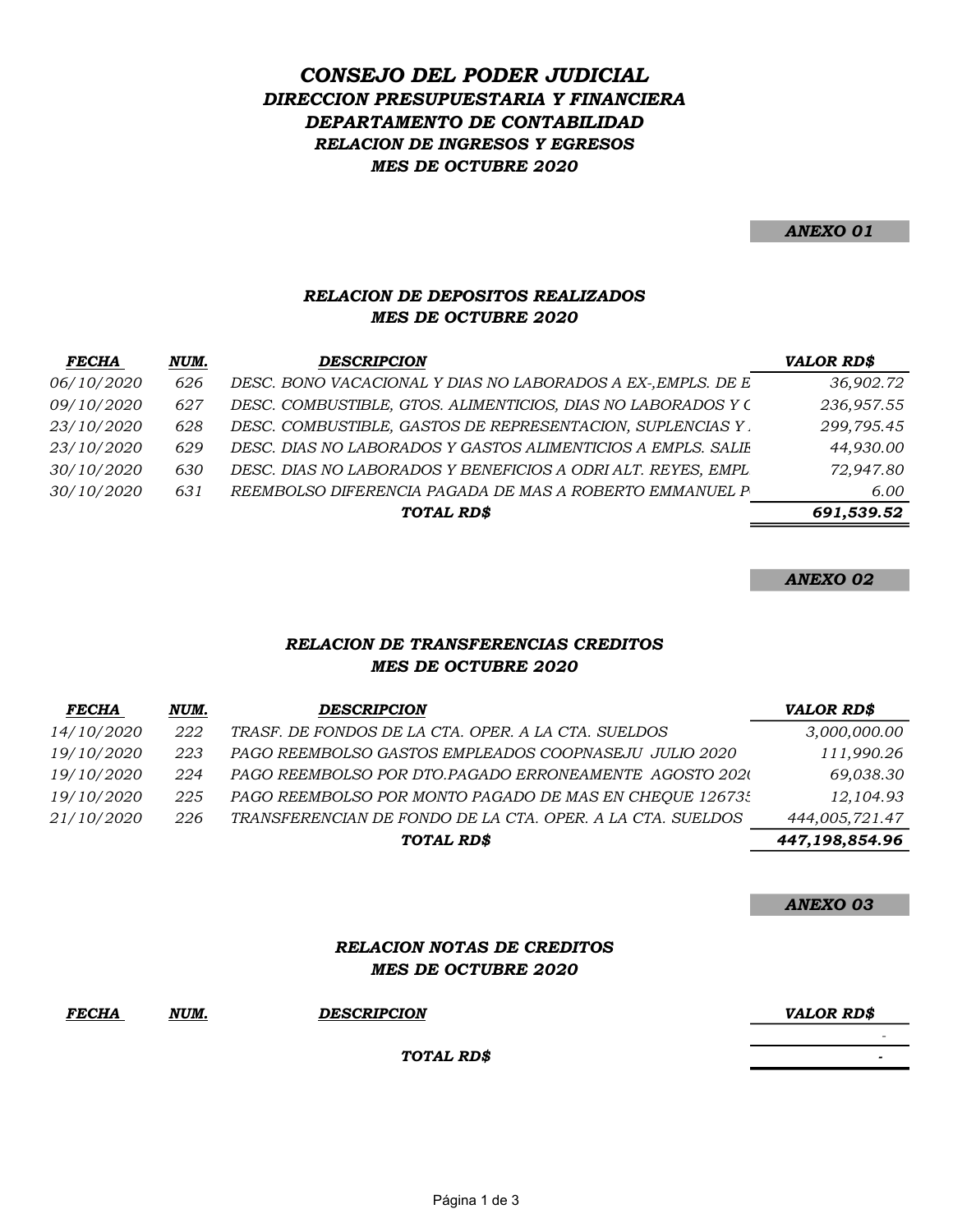### RELACION DE CHEQUES EMITIDOS MES DE OCTUBRE 2020

| FECHA      | NUM.       | <b>BENEFICIARIO</b>                          | <b>VALOR RD\$</b> |
|------------|------------|----------------------------------------------|-------------------|
| 01/10/2020 | 126776     | CONSEJO DEL PODER JUDICIAL                   | 4,247.88          |
| 01/10/2020 | 126777     | INSTITUTO DE AUXULIOS Y VIVIENDAS            | 25.00             |
| 01/10/2020 | 126778     | FONDO DE PENSIONES Y JUBILACIONES            | 1,955.76          |
| 01/10/2020 | 126779     | COOPNASEJU                                   | 15,914.90         |
| 01/10/2020 | 126780     | CONSEJO DEL PODER JUDICIAL                   | 0.00              |
| 06/10/2020 | 126781     | CONSEJO DEL PODER JUDICIAL                   | 15,727.33         |
| 06/10/2020 | 126782     | CONSEJO DEL PODER JUDICIAL                   | 11,684.79         |
| 06/10/2020 | 126783     | ESCUELA NACIONAL DE LA JUDICATURA            | 34,990.00         |
| 06/10/2020 | 126784     | COOPNASEJU                                   | 53,532.80         |
| 08/10/2020 | 126785     | CONSEJO DEL PODER JUDICIAL                   | 14,611.97         |
| 08/10/2020 | 126786     | CONSEJO DEL PODER JUDICIAL                   | 15,887.00         |
| 08/10/2020 | 126787     | CONSEJO DEL PODER JUDICIAL                   | 129,979.73        |
| 08/10/2020 | 126788     | CONSEJO DEL PODER JUDICIAL                   | 13,201.57         |
| 08/10/2020 | 126789     | COOPNASEJU                                   | 95,354.95         |
| 20/10/2020 | 126790     | CONSEJO DEL PODER JUDICIAL                   | 2,801.94          |
| 20/10/2020 | 126791     | CONSEJO DEL PODER JUDICIAL                   | 65,174.46         |
| 20/10/2020 | 126792     | CONSEJO DEL PODER JUDICIAL                   | 3,150.00          |
| 20/10/2020 | 126793     | COOPNASEJU                                   | 92,943.28         |
| 20/10/2020 | 126794     | BANCO DE RESERVAS DE LA REPUBLICA DOMINICANA | 48,039.00         |
| 21/10/2020 | 126795     | CONSEJO DEL PODER JUDICIAL                   | 10,204.15         |
| 21/10/2020 | 126796     | CONSEJO DEL PODER JUDICIAL                   | 207,622.46        |
| 21/10/2020 | 126797     | CONSEJO DEL PODER JUDICIAL                   | 345.60            |
| 21/10/2020 | 126798     | CONSEJO DEL PODER JUDICIAL                   | 13,646.84         |
| 21/10/2020 | 126799     | COOPNASEJU                                   | 49,449.48         |
| 21/10/2020 | 126800     | <b>INSTITUTO DE AUXILIOS Y VIVIENDAS</b>     | 25.00             |
| 21/10/2020 | 126801     | FONDO DE PENSIONES Y JUBILACIONES            | 1,399.20          |
| 21/10/2020 | 126802     | CONSEJO DEL PODER JUDICIAL                   | 2,100.00          |
| 21/10/2020 | 126803     | COOPNASEJU                                   | 1,600.00          |
| 21/10/2020 | 126804     | COOPNASEJU                                   | 12,015.05         |
| 23/10/2020 | 126805     | ELISA VIVIECA                                | 0.00              |
| 23/10/2020 |            | 126806 PACO PEREZ REYES                      | 6,141.00          |
| 23/10/2020 |            | 126807 ENEIDA DOMINGUEZ                      | 6,141.00          |
| 26/10/2020 | 126808     | CONSEJO DEL PODER JUDICIAL                   | 58,227.80         |
| 26/10/2020 | 126809     | CONSEJO DEL PODER JUDICIAL                   | 14,720.00         |
| 30/10/2020 | 126810     | CARLOS ML. MENDEZ L.                         | 8,800.00          |
| 30/10/2020 | 126811     | CONSEJO DEL PODER JUDICIAL                   | 10,854.34         |
| 30/10/2020 | 126812     | CONSEJO DEL PODER JUDICIAL                   | 4,800.00          |
| 30/10/2020 | 126813     | CONSEJO DEL PODER JUDICIAL                   | 169,345.50        |
| 30/10/2020 | 126814     | CONSEJO DEL PODER JUDICIAL                   | 38,918.40         |
| 30/10/2020 | 126815     | CONSEJO DEL PODER JUDICIAL                   | 16,888.54         |
| 30/10/2020 | 126816     | FONDO DE PENSIONES Y JUBILACIONES            | 24,369,400.85     |
| 30/10/2020 |            | 126817 COLECTOR DE IMPUESTOS INTERNOS        | 28,090,190.85     |
| 30/10/2020 |            | 126818 ANULADO                               | 0.00              |
|            | TOTAL RD\$ |                                              | 53,712,058.42     |